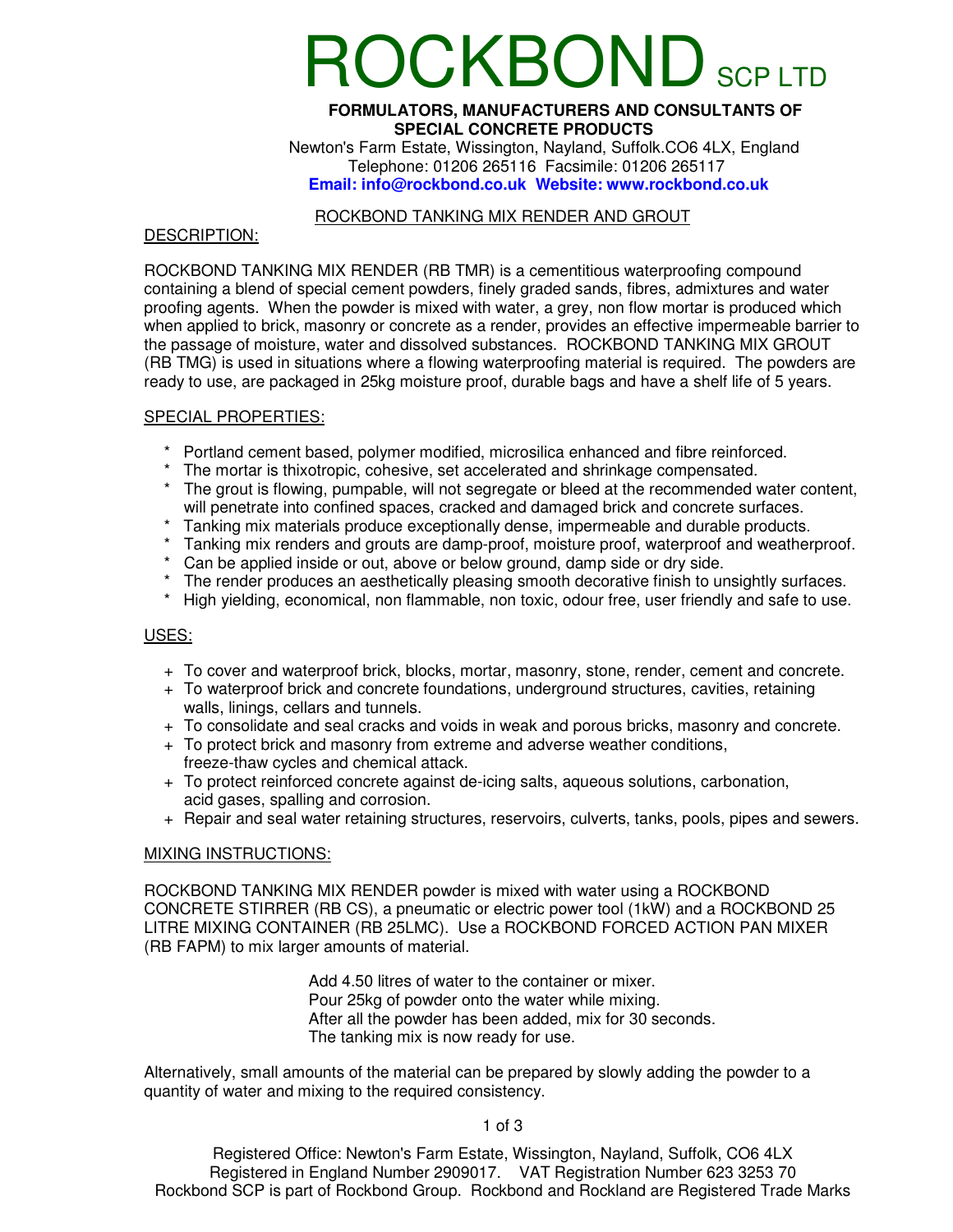# ROCKBOND TANKING MIX RENDER AND GROUT, MIXING INSTRUCTIONS CONTINUED...

ROCKBOND TANKING MIX GROUT is mixed with water at 16% water content: equivalent to 4 litres of water per 25kg bag.

### APPLICATION PROCEDURE:

Thoroughly and completely abrade concrete or brick surfaces to produce a sound substrate with a good mechanical key. All traces of contamination must be removed. A strong substrate free of all friable material will enhance a good bond.

Weak or friable mortar in the joints between bricks and blocks should be raked out to a depth of not less than 12.5mm.

Use ROCKBOND PRIMER LATEX (RB PL) to penetrate, consolidate, strengthen and seal the substrate which should be dry. With a brush or a soft broom, brush the latex into the joints and over the surface. Work the latex well into the substrate. Let the latex dry out, usually 15 to 20 minutes depending on conditions.

Apply a second coat of the Primer Latex to the first coat. Normally, 1 litre of Primer Latex will treat 4m<sup>2</sup> of brick surface or 5m<sup>2</sup> of concrete surface with two coats of latex. Let the latex dry out.

Use ROCKBOND FASTROCK MORTAR (RB FRM) to re-point any brickwork, fill any ruts and depressions, make good any defective brick or concrete surfaces and level the surface. Let the mortar set, normally at about 1 hour depending on conditions.

For the application of the TANKING MIX RENDER: use the mortar to form a contact coat: with a gloved hand rub, work and compact small amounts of the mortar onto and into the substrate to be rendered. Apply the material in such a way as to reduce voids at the bondline and to maximize complete and intimate contact of the tanking mix render with the substrate. Rub it in to effect a good mechanical key! 100% contact is 100% bond. Mix further quantities of the tanking mix with water, apply the mix to the contact coat and build up the mortar to produce a cover of not less than 10mm.

# **1 x 25kg bag covers 1.333m² of substrate surface at a depth of 10mm**

For the application of the TANKING MIX GROUT: shutters must be impermeable to the passage of water, and strong enough to contain and support the grout. Use ROCKBOND CURE (RB C) to seal and waterproof porous shutters.

Sufficient hydrostatic head must be given to the grout to enable it to flow completely through the void to be filled. Make sure that sufficient material is mixed and available so that the operation can be performed in one continuous pour.

Beware! The grout can be too flowing for a particular application at 4.00 litres water per 25kg bag. If so, reduce the water content to 3.50 litres of water per 25kg bag.

Once the tanking materials are in place and have gained sufficient strength, apply ROCKBOND CURE at the rate of 10m²/litre. During adverse curing conditions, repeat the procedure. Do not apply Rockbond Cure if you wish to overcoat the render or grout with paint or plaster.

# HEALTH, SAFETY AND STORAGE:

ROCKBOND TANKING MIX powders are non toxic and safe to use. However, use the same precautions as with any cementitious product: wear goggles, protective clothing and a dust mask while mixing and applying the material. Consult the relevant MSDS for further details. Store in a cool, dry, dark place.

2 of 3